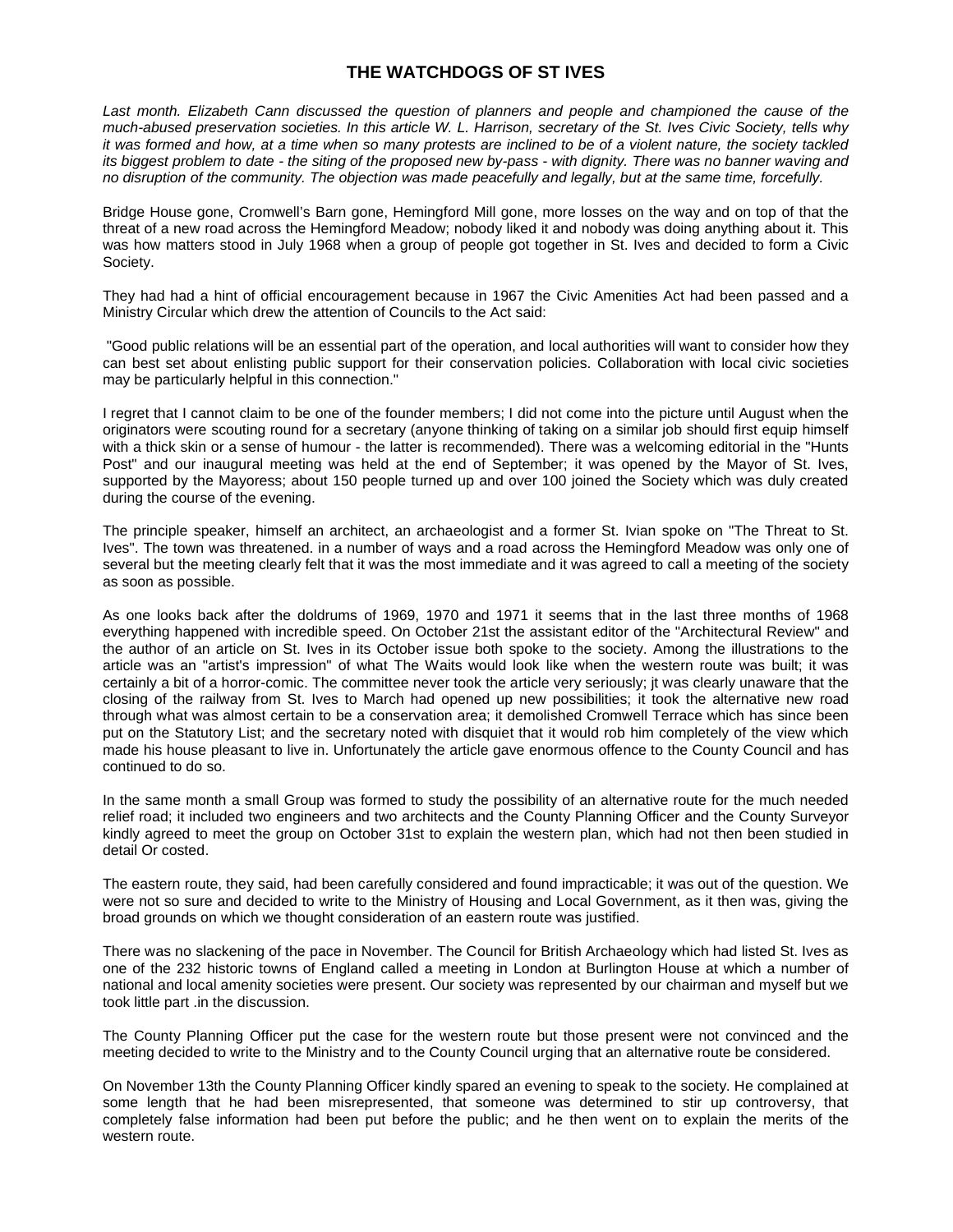Three days later Lord Rennet, then Joint Parliamentary Secretary to the Ministry of Housing and Local Government, wrote to us:

"I agree that it would be desirable for the Department to review this whole matter with the County Council and the St. Ives Borough Council; and the two authorities are being invited to take part in a meeting for this purpose. I will, of course, keep you informed of the outcome."

This letter encouraged us greatly; it meant that Lord Kennet himself had looked at the problem and had decided that we had made a prima facie case.

Meanwhile our study group continued its work and its report was considered by the full committee on November 22nd. The committee decided that a full copy of the report must be sent to every member of the society and this was done.

The hot pace continued in December and a meeting of the society to discuss the routes was held on the 2nd: We wanted to hold a formal debate but no member of the society offered to speak for the western route even as Devil's Advocate.

We therefore sent out a questionnaire to every member — the number had now risen to 159 — and waited for the signed replies. Eighteen did not reply, one did not know, four voted for a western route and 136 for an eastern.

We had more copies of our report printed, with a diagram added, and a copy was sent to Lord Kennet with details of the poll. We sent copies individually to every member of the County Council and every member of the Borough Council; copies were also sent to the Civic Trust, the County Council, the Borough Council, the Rural District Council and the Clerks of the Parish. Councils of Fenstanton and the Hemingfords. Later the Chamber of Commerce helped us by kindly sending out copies with its own annual report.

On December 16th we again met the County Planning Officer and the County Surveyor and though little came of it we got the impression that an eastern route was not completely out of the question. The same evening the Borough Council held a special meeting at which our chairman, himself a Borough Councillor, moved that an eastern route be considered. The motion was lost, 10 to 4.

The following day representatives of the Ministries of Transport and of Housing and Local Government met representatives of the County and 13orough Councils and the County Council was requested to study and cost both routes and report its findings to the Ministries.

The following June the County Council produced its report on both routes; its Roads and Bridges Committee voted for the western route 8 to 2; its planning committee was unanimous in its support of the western route and on the 29th July the County Council accepted without comment the reports of these two committees. We appeared to be somewhat friendless.

As it happened, however, help was on the way; at the end of November the St. Ives Rural District Council decided to oppose the western route and press for an eastern alternative. We now had what hitherto we had lacked — the general support of a statutory body. I may mention here that it was just before this that we had our first consultation with our solicitors.

In a famous story by Conan Doyle there is the curious incident of the dog in the night-time.

"'The dog did nothing in the night-time.'

"'That was the curious incident' remarked Sherlock Holmes."

It was very much on the cards that the minister, after he had studied the report on the two routes, would write to tell us that our eastern route was now in his wastepaper basket; but no such letter ever came. Instead we waited in the dark until the beginning of 1972 when the Department of the Environment called for a public inquiry. Meanwhile all the blame for the town's growing traffic troubles was fastened on us.

Ahead of us now was the problem of costs. We had decided long before that if it came to an inquiry we must have professional help and thank goodness we did. In April we sent out an appeal for funds to members of the society at that time it seemed possible that £400 on top of what we had already might just see us through.

Instantly a little darn seemed to burst and the money poured in from members and others, a heart-warming response; by the third day it was clear that we should overshoot the target and the only question was "By how much?" and this was just as well because though the balance in the bank was mounting so were the likely costs.